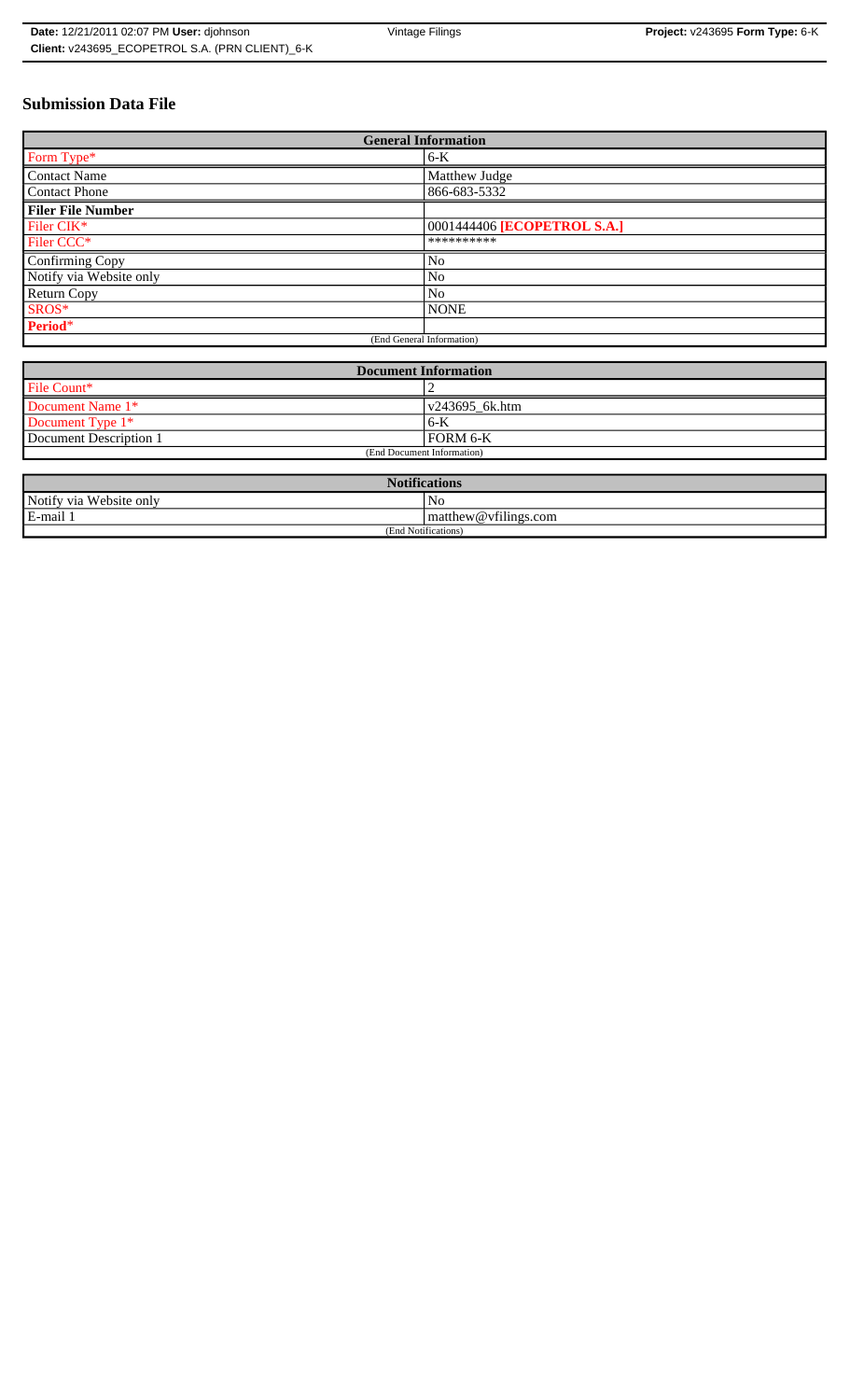#### **SECURITIES AND EXCHANGE COMMISSION Washington, D.C. 20549**  $\overline{a}$

### **FORM 6-K REPORT OF FOREIGN PRIVATE ISSUER PURSUANT TO RULE 13a-16 OR 15d-16 OF THE SECURITIES EXCHANGE ACT OF 1934**

December 2011

 $\overline{a}$ 

 $\overline{a}$ 

 $\overline{a}$ 

Commission File Number: 333-153452

**ECOPETROL S.A.**

*(Exact name of registrant as specified in its Charter)*  $\overline{a}$ 

Carrera 7 No. 37 – 69 BOGOTA – COLOMBIA *(Address of registrant's principal executive offices)*

Indicate by check mark whether the registrant files or will file annual reports under cover Form 20-F or Form 40-F.

Form 20-F  $\boxtimes$  Form 40-F  $\Box$ 

Indicate by check mark if the registrant is submitting the Form 6-K in paper as permitted by Regulation S-T Rule 101(b)(1):

Yes □ No ⊠

Indicate by check mark if the registrant is submitting the Form 6-K in paper as permitted by Regulation S-T Rule 101(b)(7):

Yes □ No ⊠

Indicate by check mark whether by furnishing the information contained in this Form, the registrant is also thereby furnishing the information to the Commission pursuant to Rule 12g3-2(b) under the Securities Exchange Act of 1934.

 $Yes$   $\square$  No  $X$ 

If "Yes" is marked, indicate below the file number assigned to the registrant in connection with Rule  $12g3-2(b)$ : 82- $N/A$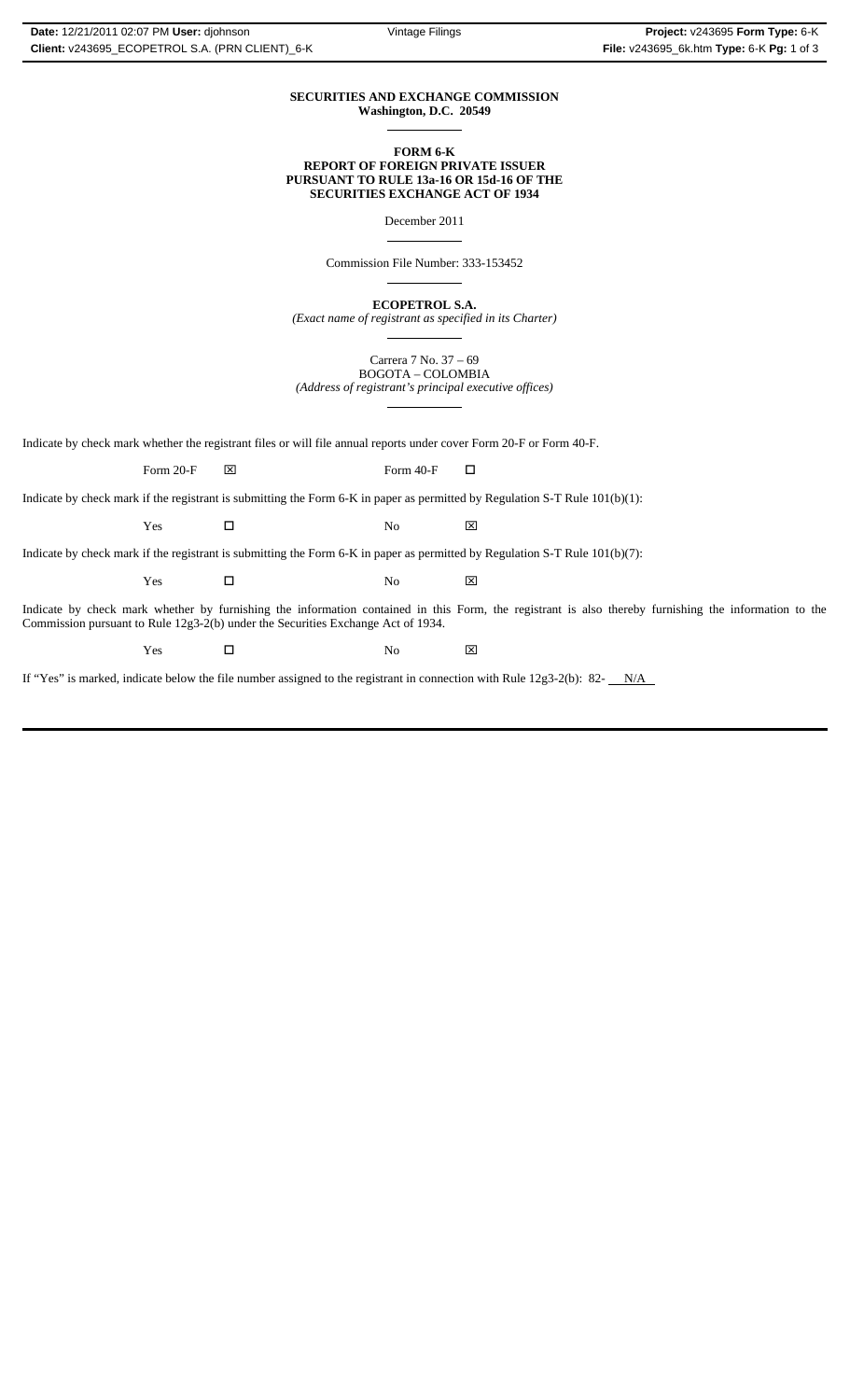# **Ecopetrol S.A. Reports the Change of Authorized Guarantees for Syndicated Loan with Colombian Banks**

Ecopetrol S.A. (NYSE: EC; BVC: ECOPETROL; BVL: EC; TSX: ECP) ("**Ecopetrol**") reports that under amendment (*Otro Si*) No.1 to the COP\$2.2 trillion (approximately US\$1 billion) syndicated loan facility executed with a syndicate of local banks in May 2009, participating banks agreed to replace the guarantees, which originally included a pledge over shares held directly or indirectly by Ecopetrol S.A. in Refineria de Cartagena (Reficar), Oleoducto Central S. A. (Ocensa), and Polipropileno del Caribe S.A. (Propilco), with a closed-end pledge over shares held directly by Ecopetrol in Hocol Petroleum Limited (HPL), Offshore International Group and Polipropileno del Caribe S.A. (Propilco).

### **Bogotá, Colombia – December 21, 2011**

```
------------------------------------------
```
*Ecopetrol is Colombia's largest integrated oil & gas company, where it accounts for 60% of total production. It is one of the top 40 oil companies in the world and the fourth largest oil company in Latin America. The Company is also involved in exploration and production activities in Brazil, Peru and the United States Gulf Coast, and owns the main refineries in Colombia, most of the network of oil and multiple purpose pipelines in the country, petrochemical plants, and is entering into the biofuels business.*

*This release contains forward-looking statements relating to the prospects of the business, estimates for operating and financial results, and those related to growth prospects of Ecopetrol. These are merely projections and, as such, are based exclusively on the expectations of management concerning the future of the business and its continued access to capital to fund the Company's business plan. Such forward-looking statements depend, substantially, on changes in market conditions, government regulations, competitive pressures, the performance of the Colombian economy and the industry, among other factors; therefore, they are subject to change without prior notice.*

**Contact us for any additional information:**

**Investor Relations Alejandro Giraldo** Phone: +571-234-5190 Email: investors@ecopetrol.com.co

**Media Relations (Colombia) Mauricio Téllez** Phone: + 571-2345377 Fax: +571-2344480 Email: mtellez@ecopetrol.com.co

Website: www.ecopetrol.com.co